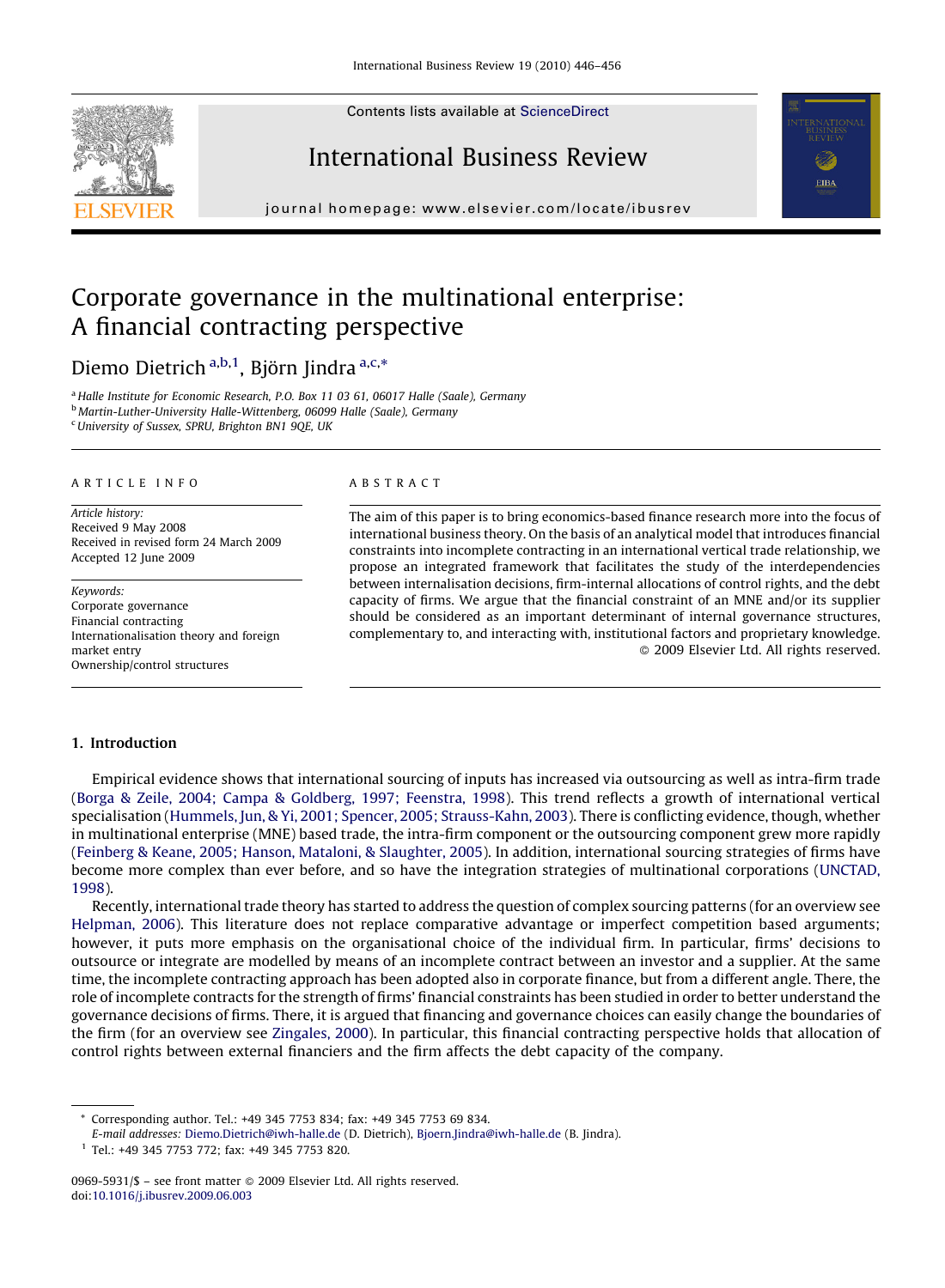So far, transaction cost-based thinking has been very influential in international business theory. This applies especially to the role of proprietary knowledge and technology in the internalisation strategy of MNEs. Yet, applying an incomplete contracting approach would also allow to capture the effects of cross-country institutional differences on the organisational choice of firms in vertical relationships. Furthermore, unlike in the internalisation school of international business, firms' financing constraints can also be incorporated in an incomplete contracting framework. Eventually, integrating the role of external financiers may generate important additional hypotheses about the economic role of the internal allocation of control rights within MNEs.

Therefore, in this paper we investigate how financial constraints of firms influence the organisational choice and crossborder governance structure in a vertical trade relationship. By introducing a wealth constraint into an incomplete contract approach to trade, we propose an integrated framework that allows us to study the interdependencies between MNEs' internalisation decisions, firm-internal allocation of control rights, and debt capacity. Our perspective provides a financerelated rationale for vertical integration in a relationship between foreign investor, supplier, and external financiers. Thereby, we consider the conditions under which outsourcing or integration is more prevalent. In the case of integration, we further differentiate two possible internal governance structures. The first is investor control, where a foreign investor as the owner of a vertically integrated foreign subsidiary exerts complete control over his foreign entity. The second is supplier control, where control is (partially) delegated to the foreign subsidiary.

The proposed framework adds to international business theory by showing that financial constraints of firms can be seen as an alternative rationale for vertical integration in MNEs. This aspect is complementary to, and interacts with, institutional factors and proprietary knowledge that have been studied so far. In addition, we add to the theory of corporate finance in that we explicitly focus on firm-internal governance structures and not just on aspects of corporate control referring to the firm and its outsiders. We also consider the effects of internal governance mechanisms on debt capacity in the setting of a multinational firm.

The paper is organised as follows. In Section 2, we discuss recent theoretical developments in international trade and corporate finance in order to demonstrate how these two strands of literature might be insightful to international business as we know it. In Section [3,](#page--1-0) we present our model and derive our main results. In Section [4](#page--1-0), we place particular emphasis on the international aspects of the model, discuss alternative governance mechanisms, and summarise the empirical implications of the model proposed. In the final section, we provide some concluding remarks.

#### 2. Related literature

Transaction cost theory and the property rights approach have been originally developed as a tool to understand the nature and the boundaries of the firm. Building in particular on the property rights approach, the contemporary theory of international trade as well as financial contract theory have further advanced our understanding of the firm, yet independently from each other. As for international business, research has benefited so far mostly from transaction cost economics. Recent developments in the theory of international trade and financial contracting issues still play only a minor role. In this section, we trace these distinct developments and argue that bringing together these recent two strands of research may further improve our understanding of the multinational firm in general and of the governance structures in MNEs in particular.

#### 2.1. Transaction cost versus property rights theory

According to transaction cost theory pioneered by [Coase \(1937, 1960\),](#page--1-0) giving one party authority over the terms of trade can reduce transaction cost. From this point of view, authority is essentially what defines a firm, as transactions occur as a result of instructions rather than through a price mechanism. [Klein, Crawford, and Alchian \(1978\)](#page--1-0) and [Williamson \(1979\)](#page--1-0) further argue that a contractual relationship will be plagued by opportunistic behaviour. This will be particularly the case when there are benefits to be divided ex post, but, owing to the incompleteness of contracts, ex ante agreements cannot specify how to divide this quasi-rent. Such situations are likely to arise with high asset specificity.

A different approach has been taken by the property rights theory (see [Hart, 1989, 1995a, 1995b; Hart & Moore, 1990](#page--1-0)). Starting with [Grossman and Hart \(1986\)](#page--1-0), this approach also holds that the incompleteness of contracts prevents ex ante bargaining over all aspects of a transaction, but that the ex ante efficiency of the relationship between the two parties will depend on how residual rights of control over the firm's non-human assets are allocated. When the cost of stipulating all specific rights of control over a firm's assets is prohibitive, it is important as to how residual rights of control, apart from the rights specified contractually, are allocated.

The difference between transaction cost economics and property rights theory is twofold. Firstly, in contrast to transaction cost theory, integration shifts the incentives for opportunistic behaviour in the property rights approach, but it does not remove them completely. Secondly, by assuming common knowledge of the payoffs and costless bargaining in contract renegotiations, property rights theory neglects ex post haggling and maladaptation cost, which have been central to transaction cost theory ([Whinston, 2003; Williamson, 2000](#page--1-0)).

Transaction cost reasoning has been very influential in international business theory. That applies in particular to theories based on the internalisation of firm-specific advantages, mostly proprietary technology ([Buckley & Casson, 1976; Cantwell,](#page--1-0) [1989; Dunning, 1977; Rugman, 1981; Teece, 1981](#page--1-0); etc.) or complementarity of proprietary assets and their specificity to the